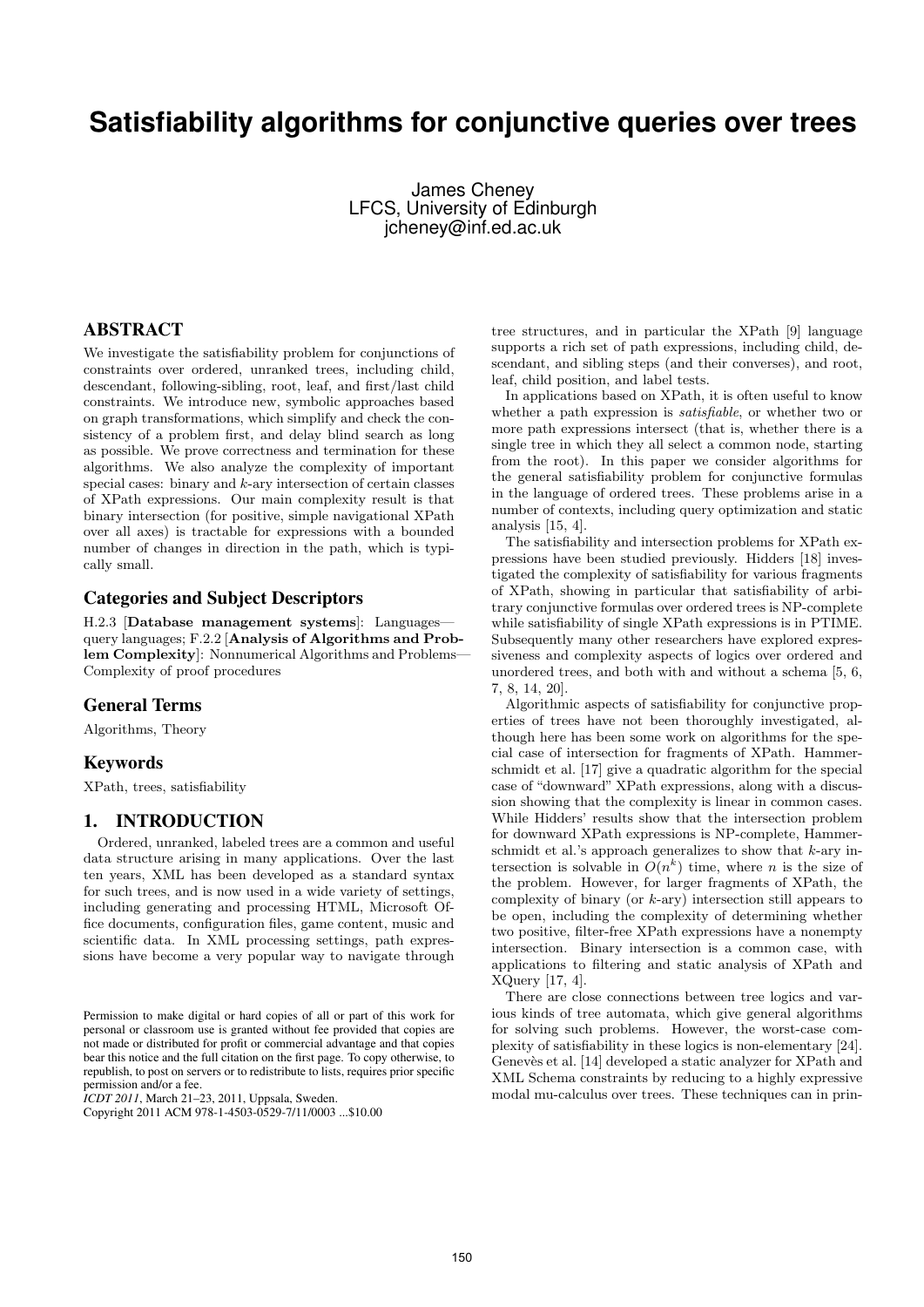ciple be used to solve satisfiability problems, and in practice may offer advantages due to the capability to handle schema and path constraints using a uniform framework, but appear difficult to analyze to obtain better bounds for special cases.

Since the general problem is NP-complete, in principle it can be translated to any other NP-complete problem. This approach has been taken in some work on static analysis for XPath or XQuery [3, 4]. Fast solvers for many such problems (such as Boolean satisfiability, integer linear programming, and constraint satisfaction problems) have been developed. In recent work [4], we explored translating tree satisfiability problems to existential first-order formulas over integer linear arithmetic, and then using a Satisfiability Modulo Theories (SMT) solver to solve the translated problems [10, 11, 21]. This approach is effective but is also opaque: it is difficult to diagnose performance problems or identify tractable special cases. Furthermore, while SAT or SMT solvers generally do provide satisfying instances that can be translated to satisfiers to the original problem, they do not usually provide proofs of unsatisfiability that provide insight into the original problem.

In this paper, we explore a direct, symbolic approach to solving tree satisfiability problems. It is common practice in work on XPath to visualize path expressions as so-called "tree-patterns" (see e.g. [18, 20]), whose vertices stand for vertices in a tree and whose edges stand for parent-child or ancestor-descendant relationships. A tree pattern can be matched to a tree by giving a function mapping the vertices of the pattern to the vertices of the tree in a way that satisfies the constraints specified by the edges, i.e., a homomorphism. Likewise, we can visualize a conjunctive formula over trees as a graph (which need not be a tree), and such a graph can be matched to a tree via a homomorphism.

Our approach essentially searches for a way to transform the graph representation of a problem to a form that is transparently satisfiable. This is analogous to symbolic techniques such as the "chase" for tableau queries [1], Robinson's algorithm for unification of first-order terms, or symbolic Gaussian elimination. However, since the problem is NPcomplete, the transformations involve some nondeterministic guessing, introducing the need for backtracking in some situations. Our approach tries to avoid nondeterministic guessing as long as possible, a heuristic based on the observation that satisfiable problems always have small witnesses, but unsatisfiable problems often also have relatively shallow "proofs" of unsatisfiability. Moreover, a symbolic approach appears to have more potential for integration into modern SMT solvers [21, 2] than existing automata-theoretic techniques.

Other algorithms for rewriting or checking satisfiability of conjunctive queries, due to Olteanu et al. [23, 22], Lakshmanan et al. [20], and Benedikt and Koch [6], have some commonalities with our approach. Briefly, the difference is that Olteanu et al.'s and Benedikt and Koch's algorithms were developed for a different purpose, and were not designed for testing satisfiability and understanding special cases, while Lakshmanan's algorithm focuses on tree pattern queries and does not handle sibling steps. We relate our work to these approaches in more detail in Section 7.

### 1.1 Examples

Figure 1 shows an example constraint, loosely based on an example from Olteanu [22]. In this figure, we use single diag-



Figure 2: Example 2

onal/vertical lines to denote downwards steps, and horizontal arrows to denote following-sibling steps. Also, an edge label + or ∗ stands for the transitive or reflexive transitive closure respectively. Dotted lines (see Figure 2) stand for document ordering constraints. Node labels indicate unary predicates such as root, leaf or labeling constraints.

For exposition purposes, the following description (and the figures) glosses over some aspects of the algorithm, such as the fact that we maintain the transitive closures of the descendant-or-self and document ordering edges. Instead, the figures just show enough edges to generate the full graph that the algorithm actually manipulates.

In Figure 1, we show how the first problem translates into the constraint graphs used by our algorithm. The basic idea of the algorithm is to search for parts of the graph that are not tree-like, and resolve them. In this example, the graph is acyclic, but nodes  $v_3$  and  $v_4$  are "join points", that is, have multiple paths from the root. In the first reduction step  $R_1$ , we resolve the join point  $v_4$ , by constraining  $v_0$  to be an ancestor of  $v_2$ , the parent of  $v_4$ . Note that the other possibility is for  $v_0 = v_2$  to be merged, but this makes the graph inconsistent because then  $v_0$  would be both a sibling and child of  $v_0$ . This also resolves the join point  $v_3$ . However,  $v_4$ remains a join point, since it is both a sibling and a child. Siblings always have the same parents, so in step  $R_2$  we can safely add a child edge from  $v_2$  to  $v_5$ . After these reductions, the graph is clearly satisfiable; we can read a satisfying tree directly from its structure, as shown in the last step  $R_3$ .

Note that our algorithm involves (essentially) no undirected search or backtracking for this example, whereas the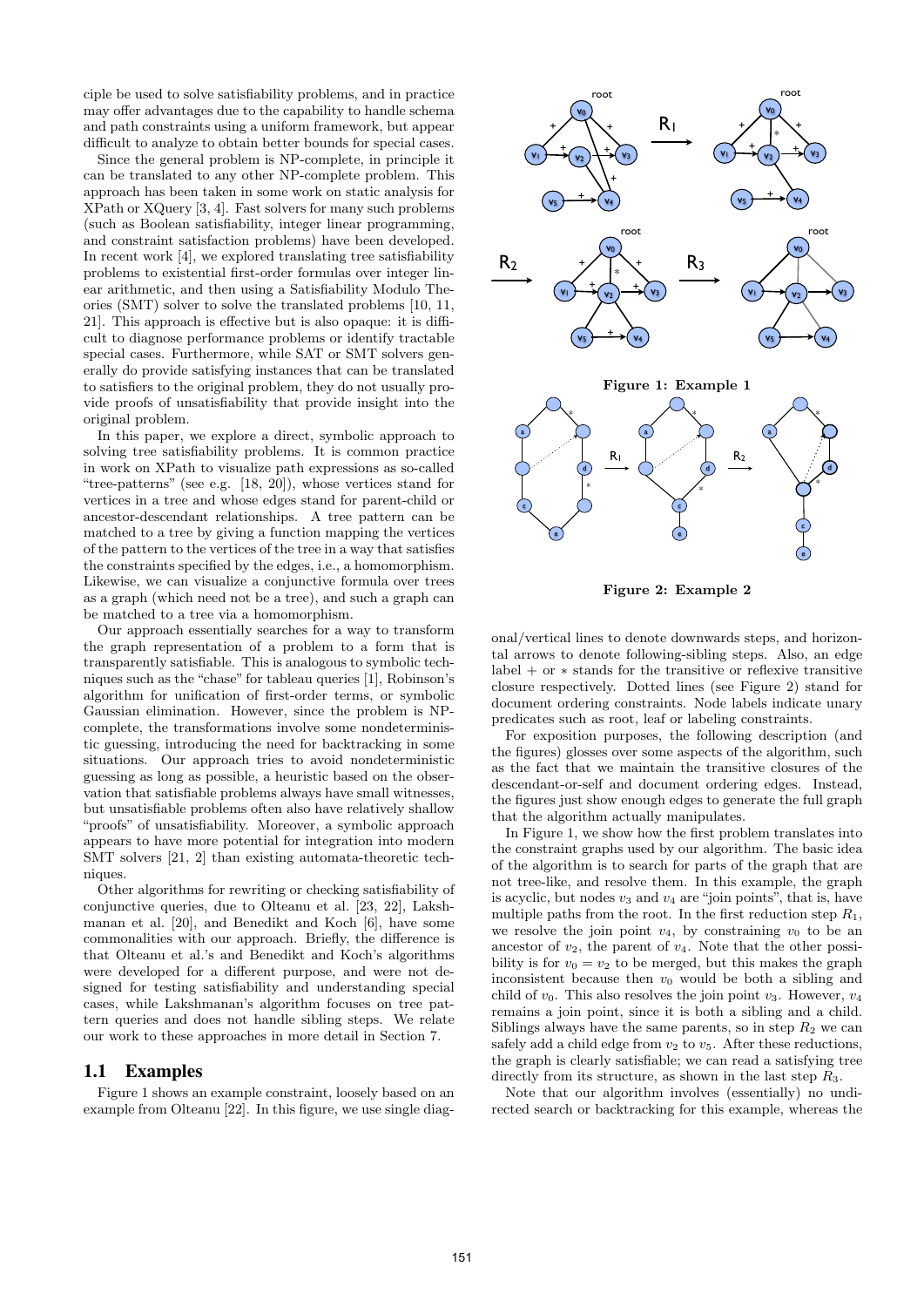algorithm of Olteanu et al. [22] takes around 10 reduction steps to normalize a similar problem to a satisfiable form (however that algorithm was not designed with satisfiability testing in mind, but rather for eliminating reverse axis steps from queries).

In the second example, shown in Figure 2, we show that a small graph is unsatisfiable, illustrating that our approach can find relatively small "proofs" of unsatisfiability as well as witnesses to satisfiability. Again, we focus on resolving join points. There are two join points: one at the parent of d and another at the lowermost node labeled e. We focus on e, which has two parents, and they must be equal if the graph is satisfiable in a tree. The first step  $R_1$  merges them. Next, the node  $c$  is a join point, and it has a parent and an ancestor-or-self labeled d. If d is an ancestor-or-self of  $c$  then either they are equal or  $d$  is an ancestor-or-self of  $c$ 's parent. Since  $d$  and  $c$  have different labels, they cannot be equal, so in step  $R_2$  we make d an ancestor-or-self of c's parent. This leads to a graph with a nontrivial, irreflexive cycle: the highlighted subgraph in the rightmost part of Figure 2 is unsatisfiable because it requires  $d$ 's parent to follow a descendant-or-self of  $d$  in the document order, which is impossible. There were no alternative ways to resolve the join point at e, so the graph is unsatisfiable.

### 1.2 Summary

Our main contributions are as follows:

- We give a constraint-solving style algorithm for testing satisfiability of unordered conjunctive queries over trees, with root, leaf, and node label constraints. We extend it to support document order and followingsibling constraints. We prove correctness (termination, soundness and completeness) for these algorithms, and discuss (without full proof of soundness) techniques for handling the next-sibling, first and last child constraints.
- We examine special cases of binary intersection for XPath queries, problems whose exact complexity remains open. We show that satisfiability of  $k$ -ary intersections of forward positive XPath queries (involving child, descendant-or-self, and following-sibling steps and downward-only filters) is solvable in  $O(n^k)$  time. We extend this result to show that binary intersection for arbitrary simple XPath queries is solvable in  $O(n^{3k-1})$  time, where k is the degree of alternation, or number of changes in direction in the problem, even in the presence of downward filters.

Although the symbolic algorithms we present do not offer new insights into worst-case complexity, they appear to be new and the deterministic part of the algorithm can be used as a fast approximate satisfiability test or to simplify queries before using another solver. In particular, simplifying a binary XPath intersection can decrease the degree of alternation of the problem, leading to speedups compared to a naive application of the binary intersection algorithm we give.

The rest of the paper is structured as follows. In the next section, we review the syntax and semantics of conjunctive queries over trees, using a graph formalism similar to the approach taken in Hidders [18] or Gottlob et al. [16]. In Section 3, we present a basic algorithm that suffices to decide satisfiability for unordered trees. We extend this to handle

ordered trees with following-sibling constraints in Section 4. In Section 5, we study the binary intersection problem, or equivalently, satisfiability of constraints whose graphs are (undirected) cycles. In Section 6 we discuss and relate the two approaches. In Section 7 we discuss related and future work and Section 8 concludes.

# 2. BACKGROUND

Given a directed graph  $G = (V, E)$ , we write  $in_G(v)$  for the set of E-predecessors of v (that is,  $\{w \mid (w, v) \in E\}$  and symmetrically  $out_G(v)$  for the set of E-successors of v.

For our purposes, a tree  $T = (V_T, E_T, r_T, \lambda_T, \langle r \rangle)$  over a given node label alphabet  $\Sigma$  is an ordered, directed acyclic graph  $(V_T, E_T)$  along with:

- 1. a root  $r_T \in V_T$  such that  $in_T(r_T) = \emptyset$  and  $in_T(v)$  is a singleton for  $v \neq r_T$ .
- 2. a labeling function  $\lambda_T : V_T \to \Sigma$  that assigns each vertex a label from  $\Sigma$ , and
- 3. a relation  $\leq_T \subseteq V_T \times V_T$  that is a total ordering of the vertices V that is compatible with the partial ordering on vertices formed by the edges, in the sense that if  $(x, y) \in E_T^*$  then  $x \leq_T y$ , and if  $(x, y) \in E_T^*$  and  $z \leq_T y$  then either  $(x, z) \in E_T^*$  or  $z \leq_T x$ .

The global ordering < induces a local ordering on the set of children of each node, such that visiting the nodes in increasing order according to  $\lt$  is a preorder traversal of the tree. This presentation is equivalent to other common presentations of ordered trees, for example taking V to be a prefix-closed subset of N ∗ , linearly ordered by the preorder traversal.

We write  $\mathit{precsib}_T(v) = \{w <_T v \mid \exists z.(z, w) \in E \land (z, v) \in E\}$ E} for the set of preceding siblings and  $\text{follsib}_T(v) = \{w > T\}$  $v \mid \exists z.(z, w) \in E \land (z, v) \in E$  for the set of following siblings of v in T.

Consider conjunctions  $\phi$  of atomic formulas of the following forms:

$$
A ::= x \not\approx y \mid x \lhd y \mid x \lhd^* y \mid \text{root}(x) \mid \text{leaf}(x) \mid \text{lab}_a(x)
$$
  

$$
\mid x \preceq y \mid x \rightarrow y \mid x \rightarrow^* y \mid \text{fst}(x) \mid \text{lst}(x)
$$

Here,  $x, y$  are variables, and  $a$  is one of a set of node labels  $\Sigma$  (which may be infinite and must be nonempty). The first line defines the unordered constraints, that is, those that are insensitive to document order. The constraint  $x \not\approx y$ means that x and y are distinct nodes, constraint  $x \triangleleft y$ says that y is a child of x, whereas  $x \leq^* y$  denotes the reflexive, transitive closure of the child relation. The unary formulas root, leaf, lab<sub>a</sub> refer to the root, leaf, and labeling predicates. The ordered constraints include the document order  $x \prec y$ , the next-sibling constraint  $x \rightarrow y$ , the followingsibling constraint  $x \rightarrow^* y$ , and first and last child constraints  $fst(x)$ , lst(x). In what follows, we write  $\phi$  for conjunctions of atomic formulas and X typically denotes a set of variables of a formula  $\phi$ .

We take as primitive the reflexive, transitive closures of the basic child and next-sibling constraints. We can define abbreviations for their transitive closures:

$$
\begin{array}{rcl}\nx \triangleleft^+ y & \Longleftrightarrow & x \triangleleft^* y \wedge x \not\approx y \\
x \rightarrow^+ y & \Longleftrightarrow & x \rightarrow^* y \wedge x \not\approx y \\
x \prec y & \Longleftrightarrow & x \preceq y \wedge x \not\approx y\n\end{array}
$$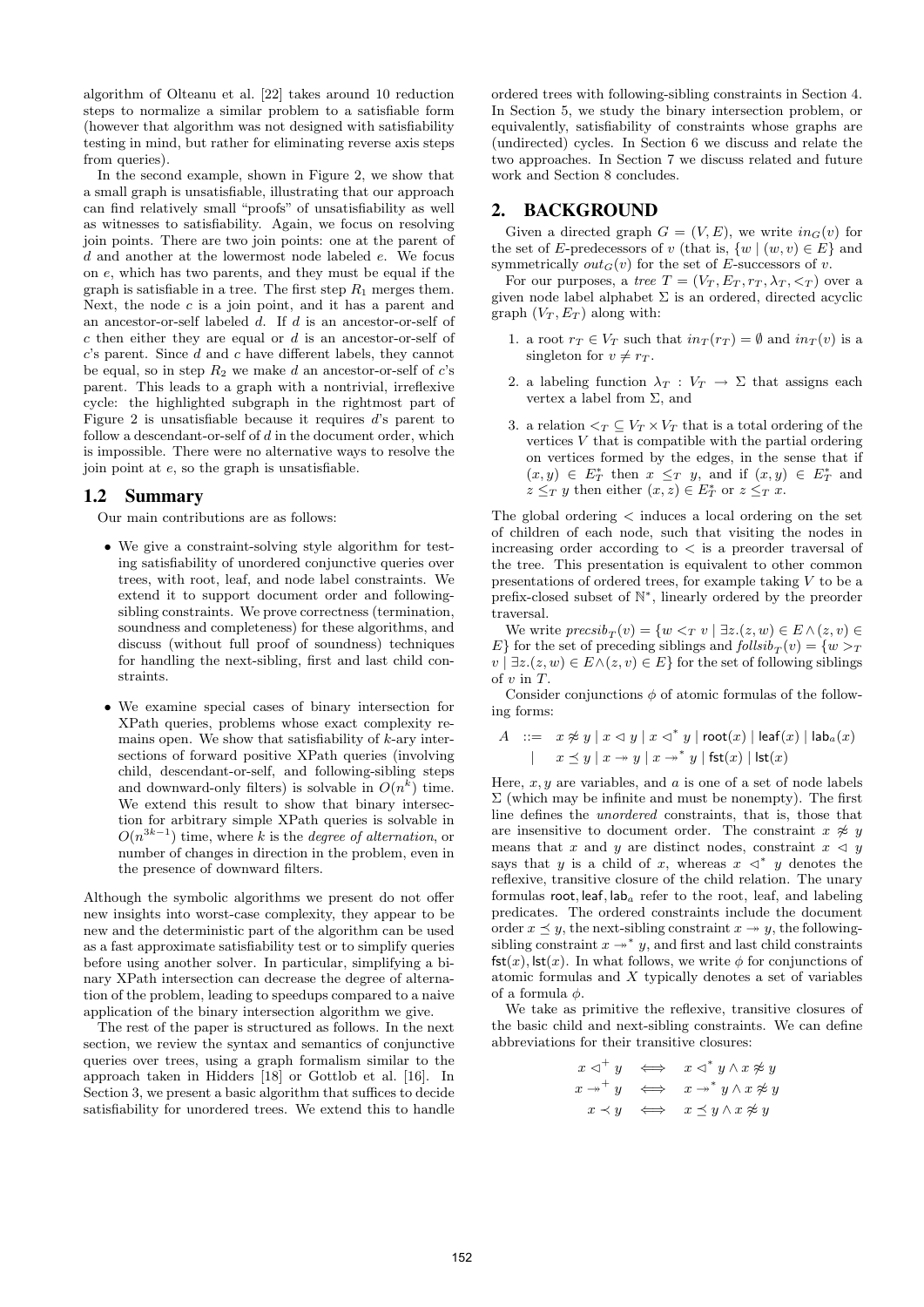If we had taken the transitive closures as primitive, then defining their transitive reflexive closures would introduce a disjunction, taking us outside the conjunctive language.

We call a function  $h: X \to V$  a valuation. We say that a valuation  $h$  satisfies an atomic formula  $A$  with free variables from X in T, written  $T, h \models A$ , provided one of the following hold:

$$
T, h \models x \not\approx y \iff h(x) \neq h(y)
$$
  
\n
$$
T, h \models x \lhd y \iff (h(x), h(y)) \in E_T
$$
  
\n
$$
T, h \models x \lhd^* y \iff (h(x), h(y)) \in E_T^*
$$
  
\n
$$
T, h \models \text{root}(x) \iff h(x) = r_T
$$
  
\n
$$
T, h \models \text{leaf}(x) \iff out_T(h(x)) = \emptyset
$$
  
\n
$$
T, h \models \text{lab}_a(x) \iff \lambda_T(h(x)) = a
$$
  
\n
$$
T, h \models x \preceq y \iff h(x) = h(y) \text{ or } h(x) <_T h(y)
$$
  
\n
$$
T, h \models x \twoheadrightarrow y \iff h(x) \in \text{precsib}_T(h(y)) \text{ and}
$$
  
\n
$$
\text{precsib}_T(h(y)) \cap \text{follow}_T(h(x)) = \emptyset
$$
  
\n
$$
T, h \models x \twoheadrightarrow^* y \iff h(x) = h(y) \text{ or } h(x) \in \text{precsib}_T(h(y))
$$
  
\n
$$
T, h \models \text{fst}(x) \iff \text{precsib}_T(h(x)) = \emptyset
$$
  
\n
$$
T, h \models \text{lst}(x) \iff \text{follow}_T(h(x)) = \emptyset
$$

Moreover, given a conjunction of atomic constraints  $\phi =$  $A_1 \wedge \cdots \wedge A_n$ , we write  $T, h \models \phi$  to indicate that  $T, h \models A_i$ for each i.

We adopt a graph representation of conjunctive formulas, similar to that employed in [18, 16, 7]. In detail, a tree description graph is a structure  $G = (V_G, E_G, \lambda_G, \alpha_G)$  such that  $(V_G, E_G)$  is a graph,  $\lambda: V_G \to \mathcal{P}(\{\mathsf{lab}_a, \mathsf{root}, \mathsf{leaf}, \mathsf{fst}, \mathsf{lst}\})$ maps each vertex to a set of labels, and  $\alpha: E_G \to \mathcal{P}(\{\triangleleft, \triangleleft^* \}$  $,\preceq,\not\approx,\rightarrow,\rightarrow^*$ }) maps each edge to a set of binary predicate symbols. Moreover, given  $T$  we say that a valuation  $h: V_G \to V_T$  satisfies G if for each binary relation symbol  $R \in \alpha(x, y)$  we have  $T, h \models R(x, y)$  and for each unary predicate  $P \in \lambda(x)$  we have  $T, h \models P(x)$ . In the common case where  $V_G = V_T$  and h is the identity function, we write simply  $T \models G$  instead of  $T, h \models G$ .

There is a standard translation from (positive, union-free) XPath expressions to conjunctive tree formulas [6, 18]. The formulas produced by this translation are trees, often called tree patterns; for simple (that is, filter-free) expressions the tree pattern is linear (that is, every node has indegree and outdegree at most 1, and there are unique source and sink nodes with outdegree or respectively indegree 0). In this paper, we leave out the details of XPath proper, and work directly with constraint graphs; these include positive XPath formulas as a special case.

The conjunctive tree satisfiability problem (or TreeSAT for short) is the problem of determining whether a conjunctive formula  $\phi = A_1 \wedge \cdots \wedge A_n$  (over variables from X) is satisfiable by some tree T and valuation  $h: X \to V_T$ .

THEOREM 1. TreeSAT is NP-complete.

PROOF. The subproblem without leaf, first or last child, or next-sibling constraints is already NP-complete [18, 7]. We extend the approach taken in these proofs to show that satisfiability remains in NP in the presence of leaf, first/last child constraints, and next-sibling constraints.

To show that the problem is in NP, let  $T, h$  be a witness satisfying  $\phi$ . We will construct a tree  $T' = (V', E', \langle', \lambda', r')$ that also satisfies  $\phi$  and whose size is polynomial in the size of  $\phi$ , as follows. The vertices V' are the nodes of  $h[X]$  in

the range of  $h$ , the immediate parents of such nodes, and the root of T. The ordering  $\langle$  is the restriction of  $\langle T \rangle$  to  $V'$ . The edges are defined as follows:

$$
E' = \{(v, w) \in V' \times V' \mid
$$
  
\n
$$
(v, w) \in E^+
$$
  
\n
$$
\land \forall w' \in V'.(v, w') \in E^+ \implies (w, w') \in E^*\}
$$

That is, the edges are those induced by the transitive closure of the edges of T, restricted to  $V'$ . The root  $r'$  is the root r of T, and the labeling  $\lambda'$  is the labeling of T restricted to  $V'.$ 

Clearly,  $T'$  still has a root and is totally ordered. Some calculations suffice to show that  $T'$  is a tree,  $r'$  is still the root, etc. It is straightforward to show that the construction of  $T'$  preserves root, leaf, label, and first/last constraints, because the inclusion of parents of nodes in the range of h ensures that any node in the range of  $h$  that was previously a root, leaf, first or last child still is.

To see that the construction preserves child steps, note that if  $(v, w) \in E$  where  $v, w \in V'$  then  $(v, w)$  will also be in  $E'$ , since w is a minimal descendant of v in  $V'$ . To see that it preserves descendant steps, we proceed by complete induction on the length of the path from v to w. If  $v = w$ then there is nothing to prove since obviously  $(v, w) \in (E')^*$ . If there are no  $V'$ -nodes between v and w, then it is easy to see that  $(v, w) \in E'$ . Finally, if there is a node  $v' \in$ V' strictly between v and w then clearly  $(v, v') \in E^*$  and  $(v', w) \in E^*$  imply by induction that  $(v, v') \in (E')^*$  and  $(v', w) \in (E')^*$ , which implies  $(v, w) \in (E')^*$ . It is easy to see that the construction preserves following-sibling steps. To see that the construction preserves next-sibling steps, suppose x, y were mapped to adjacent siblings  $u = h(x)$ ,  $v =$  $h(y)$  by h. Then their common parent p is in V', and any descendant of  $p$  in  $V'$  that is strictly between  $u$  and  $v$  with respect to  $\leq_T$  must have been a descendant of u, so p is not its immediate parent in  $T'$ .

### 3. UNORDERED CONSTRAINTS

In this section, we present a complete, constraint-solving algorithm for determining satisfiability of formulas over the unordered constraints. We extend it to handle the ordered constraints in the next section.

We write  $G\{A_1,\ldots,A_n\}$  to indicate that G is a graph containing constraints  $A_1 \ldots, A_n$ . If  $v, w \in V_G$  then we write  $G[v := w]$  for the graph obtained by merging v and w. We consider a simple form of graph rewrite rules of the form  $G \sim G'$  where, in general,  $G'$  is either a collapsed version of G, an extension of G to include additional constraints, or a special symbol ⊥ indicating failure.

The nondeterministic constraint-solving algorithm we are defining works as follows on a graph G:

- 1. Compute the transitive closure of the descendant-orself edges and check for cycles.
- 2. Check for patterns that imply an equality between variables that are not already identified, particularly cycles involving descendant-or-self edges. If we find such a pair, merge the nodes.
- 3. Check for local inconsistencies, such as conflicting node labels or cycles involving irreflexive edges. Fail if any are found.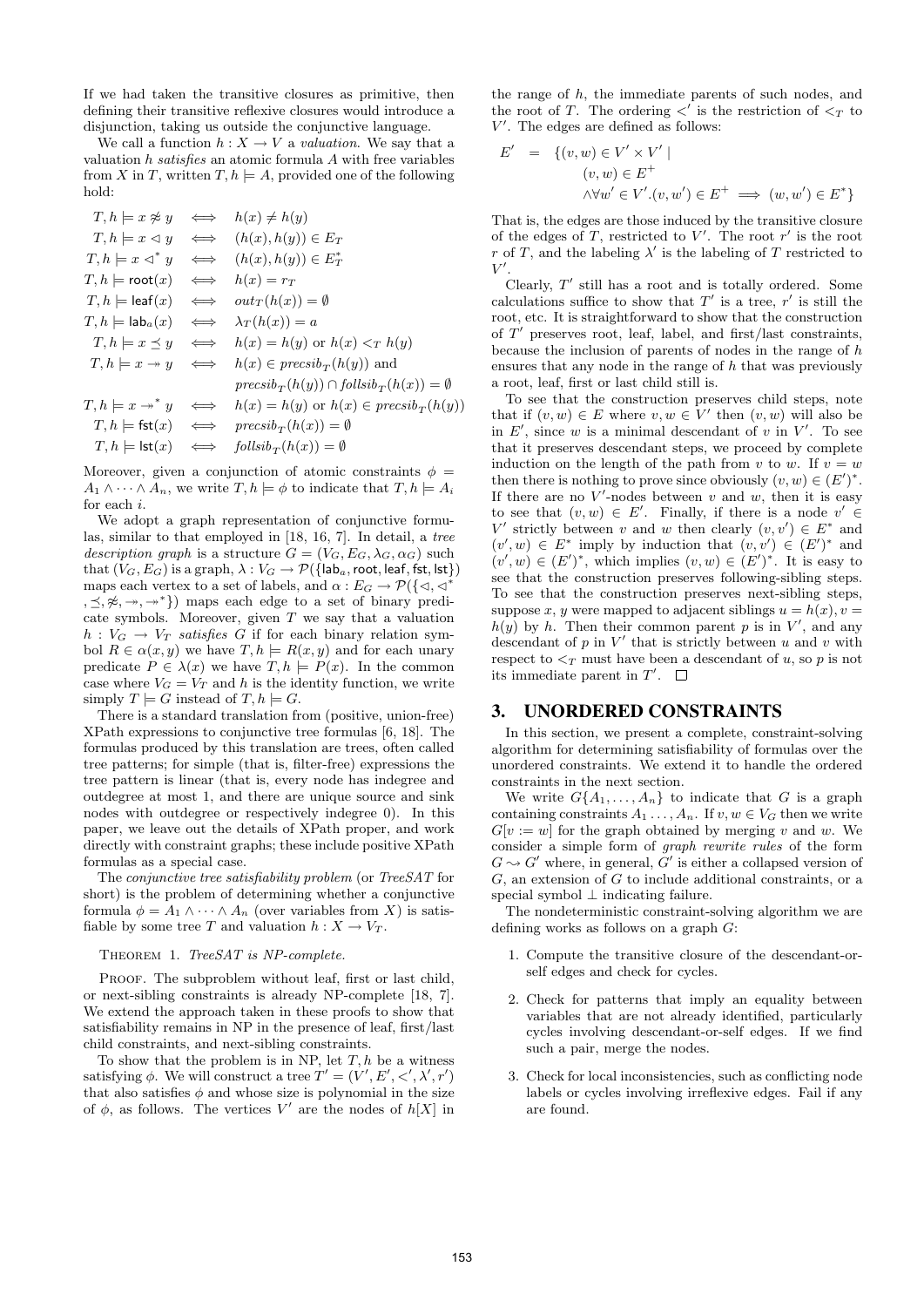- 4. Check for "joins", or nodes with two incoming edges whose sources are not related. If one is found, guess an ordering between the incoming edges, and propagate it into G.
- 5. If there are no local inconsistencies, cycles, equalitypropagation patterns, or joins, then  $G$  is in solved form and we return success (with solution  $G$ ). A satisfying tree can be extracted from G.

# 3.1 Saturation

We will maintain structural invariants on constraint graphs. by keeping the graph saturated with respect to the following rules:

1. Containment: 
$$
(\lhd_G) \subseteq (\lhd_G^*) \cap (\not\approx)
$$
.

$$
G\{x \lhd y\} \quad \leadsto \quad G \cup \{x \lhd^* y, x \not\approx y\} \tag{1}
$$

2. Reflexive, transitive closure:  $(\triangleleft_G^*) = (\triangleleft_G^*)^*$ .

$$
G \sim G \cup \{x \triangleleft^* x\} \qquad (2)
$$
  

$$
G\{x \triangleleft^* y, y \triangleleft^* z\} \sim G \cup \{x \triangleleft^* z\} \qquad (3)
$$

3. All nodes descend from the root.

$$
G{\text{root}(x)} \rightarrow G \cup \{x \triangleleft^* y\} \quad (y \in V_G) \tag{4}
$$

# 3.2 Merging

Next, we consider rules that merge nodes based on local properties of the graph.

1. The  $\triangleleft^*$  relation is antisymmetric:

$$
G\{x \triangleleft^* y, y \triangleleft^* x\} \quad \sim \quad G[x := y] \tag{5}
$$

2. A leaf is maximal with respect to  $\triangleleft^*$ :

$$
G\{\operatorname{leaf}(x), x \triangleleft^* y\} \sim G[x := y] \tag{6}
$$

3. If two nodes have the same child, they are equal:

$$
G\{x \lhd z, y \lhd z\} \sim G[x := y]
$$
 (7)

### 3.3 Consistency

We next introduce rules that check that the graph is locally consistent.

1. Inequality is irreflexive:

$$
G\{x \not\approx x\} \sim \bot \tag{8}
$$

2. A node has at most one label:

$$
G\{\mathsf{lab}_a(x), \mathsf{lab}_b(x)\} \rightsquigarrow \bot \qquad (a \neq b) \tag{9}
$$

# 3.4 Search

All of the rules so far are don't-care nondeterministic: no matter which order they are applied, we will arrive at a graph that is equisatisfiable to the original graph. (In fact, we can prove this directly by extending graphs to maintain an equivalence relation on the variables that have been merged, and showing that the rules above are confluent up to equivalence on these graphs. We omit the details.)

If the graph has been normalized under all of the above rules, then we know that it is acyclic, locally consistent, has at most one root with no parent, and so on. However, the constraint graph may still not be satisfiable. We wish

to reduce the problem to a solved form that has a satisfiable subtree that can be extracted easily (in polynomial time). To obtain a solved form, it is helpful to first resolve all ambiguities about relationships between nodes that have a common descendant.

There are two kinds of situations that require nondeterministic guessing. First, if  $x \triangleleft^* z, y \triangleleft^* z \in G$ , and we do not know whether  $x \triangleleft^* y$  or  $y \triangleleft^* x$  holds, then (since  $x, y, z$ must all be on a common path from the root) there are three possibilities: either  $x$  comes before  $y$ ,  $y$  comes before  $x$  or  $x$ and  $y$  are equal. Then we branch as follows:

$$
G\{x \triangleleft^* z, y \triangleleft^* z\} \quad \sim \quad G[x := y] \tag{10}
$$

$$
G\{x \triangleleft^* z, y \triangleleft^* z\} \quad \sim \quad G \cup \{x \not\approx y, x \triangleleft^* y\} \tag{11}
$$

$$
G\{x \triangleleft^* z, y \triangleleft^* z\} \quad \sim \quad G \cup \{x \not\approx y, y \triangleleft^* x\} \tag{12}
$$

The right hand sides are mutually exclusive, so if more than one rule applies, we may need to backtrack.

Second, if  $x \leq^* z, y \leq z \in G$ , then it is possible that x and  $z$  need to be merged in order to satisfy  $G$ , or for  $x$  to strictly precede  $y$ , but not for  $x$  to be strictly between  $y$  and z. Thus, we branch using the two rules:

$$
G\{x \triangleleft^* z, y \triangleleft z\} \quad \sim \quad G[x := z] \tag{13}
$$

$$
G\{x \triangleleft^* z, y \triangleleft z\} \quad \leadsto \quad G \cup \{x \not\approx z, x \triangleleft^* y\} \qquad (14)
$$

Again, if more than one rule applies, we may need to backtrack — these rules are don't-know nondeterministic.

### 3.5 Additional rules

The above rules suffice to show correctness. We can also include some additional rules that may enable us to determine unsatisfiability more quickly than by using the bottomup search rules:

$$
G\{x \triangleleft y, \text{root}(y)\} \quad \sim \quad \bot
$$
\n
$$
G\{\text{leaf}(x), x \triangleleft y\} \quad \sim \quad \bot
$$
\n
$$
G\{x \triangleleft y, x \triangleleft z, y \triangleleft^* w, z \triangleleft^* w\} \quad \sim \quad G[y := z]
$$
\n
$$
G\{x \triangleleft y, x \triangleleft^* z, y \triangleleft^* w, z \triangleleft^* w\} \quad \sim \quad G[x := z]
$$
\n
$$
G\{x \triangleleft y, x \triangleleft^* z, y \triangleleft^* w, z \triangleleft^* w\} \quad \sim \quad G \cup \{y \triangleleft^* z, x \ncong z\}
$$

The first few rules are safe to apply eagerly while the last two rules may require backtracking.

### 3.6 Correctness

A graph G which cannot be reduced by any of the above rules is called a normal form. Correctness means showing that the algorithm terminates (in nondeterministic polynomial time), is complete (reduces every solvable problem to a normal form), and is sound (every consistent normal form is satisfiable). Soundness is the hard part for this style of algorithm, since we wish to avoid explicit enumeration of subtrees as much as possible.

#### *Termination.*

First, we show that the unordered algorithm terminates. It suffices to show that rules  $(1)$ – $(14)$  terminate, when applied in an arbitrary order.

THEOREM 2 (TERMINATION). Given an acyclic graph G, any sequence of applications of the rules  $(1)$ – $(14)$  terminates.

PROOF. The appropriate termination measure is  $\mu(G)$  =  $(|V|, |V|^2 - |\langle \mathcal{A}_G^*|),$  where we define  $\mu(\perp) = (0, 0).$  The rules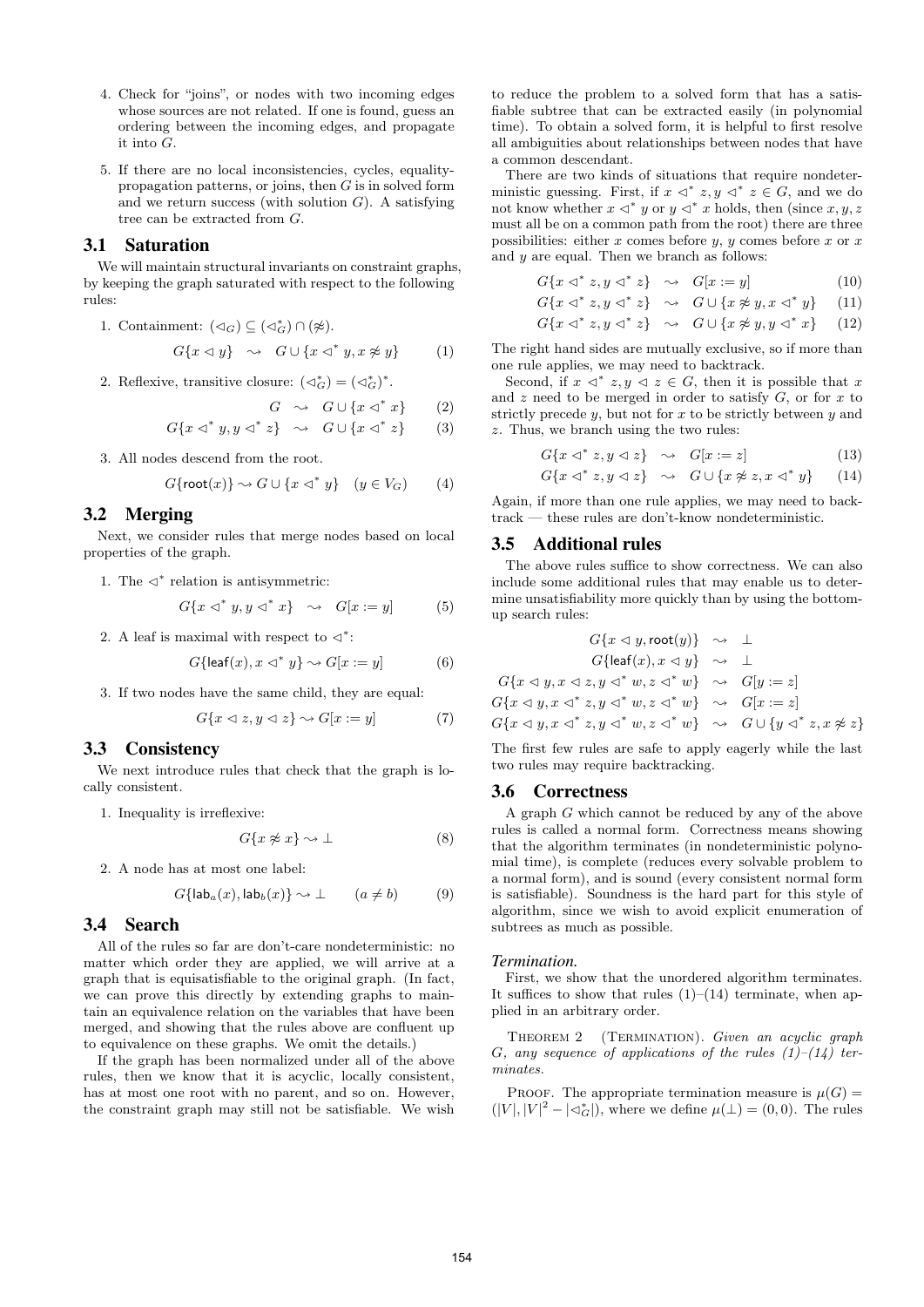involving  $\perp$  are trivially terminating. We order pairs lexicographically, and show that each rule decreases the measure. The saturation and search rules (if applicable) always increase the number of  $\triangleleft^*$ -edges and preserve the number of vertices, while the merging rules (if applicable) always decrease the number of vertices.  $\quad \Box$ 

#### *Completeness.*

Completeness means that if a graph is satisfiable, then it can be rewritten to a satisfiable normal form.

LEMMA 1. If  $T \models G$  is satisfiable and not in normal form, then there is a rule instance  $G \rightsquigarrow G'$  such that  $T \models G'$ .

PROOF. Suppose  $T \models G$  and G is not normalized. Then some rule applies to  $G$ . If the rule is one of the deterministic rules (1)–(9), then  $T \models G'$  because these rules preserve satisfiability. If one of rules (13) or (14) apply, then there exist  $x \leq^* z, y \leq z \in G$ . If x and z are assigned to the same node in T, then apply rule (13); the resulting  $G' = G[x := z]$  is still satisfiable by T. Otherwise,  $x \not\approx y$  and  $x \leq^* y$  must already hold in T, so  $T \models G \cup \{x \not\approx y, x \preceq^* y\}$ . The reasoning for rules  $(10)$ – $(12)$  is similar, but we must observe that if  $x \not\approx y$  in T and  $x, y$  have a common descendant then either  $x \triangleleft^* y$  or  $y \triangleleft^* x$  holds in T.

#### *Soundness.*

By inspection, a normal form must be locally consistent (each node with at most one label, no parent of the root, no child of a leaf). It must also have no  $\triangleleft^*$ -cycles, other than the trivial reflexive edges  $x \leq^* x$ . Finally, the search rules suffice to ensure that there is a unique choice of parent among the ancestors of each node. This is enough to ensure that there is a tree  $T$  that satisfies  $G$  with no further need for merging nodes or backtracking. We can (efficiently) extract this tree as follows.

We first show that  $G$  can be totally ordered by a relation  $\ll_G$  that separates all nodes of G (and in particular, guarantees that all inequality constraints in  $G$  are satisfied):

LEMMA 2. If  $G$  is normal form, then there exists a total order  $\ll_G$  such that if  $x \lhd^* y \in G$  and  $x \neq y$  then  $x \ll_G y$ .

PROOF. Since  $\lhd^*$  has no nontrivial cycles, define  $\ll_G$  as a topological sort of  $\lhd_G^* \setminus \{(x, x) \mid x \in V_G\}.$ 

The total ordering  $\ll_G$  imposes stronger constraints on the ordering of the nodes in  $G$  than  $G$  itself does: for example, it forces nodes  $x \triangleleft^* y$  to be distinct even though G might permit them to be equal. This suffices as long as  $\ll_G$ is still consistent with *some* satisfying tree for  $G$ , as we will now show.

Fix  $v_1 \ll_G \ldots \ll_G v_n$  to be the increasing sequence of elements of  $V_G$ . If G contains a root constraint, then  $v_1$ must be the root, hence an ancestor of every other node. Whether or not  $G$  contains a root constraint, no node is a strict ancestor of  $v_1$ , so we can safely take  $v_1$  to be the root of the satisfying tree we will build. For the other nodes, we define the set of *ancestors* of  $v$  in  $G$  to be the set

$$
anc_G(v) = \{v_1\} \cup \{w \ll_G v \in V_G \mid w \lhd^* v \in G\}.
$$

Note that we really do want to add  $v_1$ , not  $v$ , to ensure that every node besides  $v_1$  has at least one ancestor. This set is

totally ordered by  $\ll_G$ , so we define the parent of v in G (written  $par_G(v)$ ) to be the  $\ll_G$ -maximum element of G, max  $anc_G(v)$ .

LEMMA 3. Assume  $v_1 \ll_G v$ . Then if  $w \preceq^* v \in G$  and  $w \neq v$  then  $w \preceq^* par_G(v) \in G$ . Moreover, if  $w \preceq v \in G$ then  $par_G(v) = w$ .

PROOF. For the first part, suppose  $v_1 \ll_G v$  and  $w \preceq^*$  $v \in G$  where  $w \neq v$ . Then since both  $par_G(v) \lhd^* v \in G$ , and G is normalized, we must have either  $w \preceq^* par_G(v) \in G$ , or  $par_G(v) \lhd^* w \in G$ . In the first case we are done; otherwise, since  $par_G(v)$  is the  $\ll_G$ -maximal element of  $anc_G(v)$ , and  $w \in \text{anc}_G(v)$ , we have  $\text{par}_G(v) = w$ , which implies  $w \triangleleft^*$  $par_G(v).$ 

For the second part, since  $w \triangleleft v$  we know that  $w \triangleleft^* v$ and  $w \neq v$ . This implies that  $w \preceq^* par_G(v)$  by the first part. Moreover, since  $par_G(v) \preceq^* v \in G$  and the two are not equal we also know that  $par_G(v) \lhd^* w \in G$ . Since G is in normal form, we must therefore have  $par_G(v) = w$ .  $\Box$ 

We can now construct a satisfying tree. For each  $i$ , we define  $T_i$  as  $(V_i, E_i, v_1, \lambda_i, \langle i \rangle)$  where

- 1.  $V_i = \{v_1, \ldots, v_i\}$
- 2.  $E_1 = \emptyset$
- 3.  $E_{i+1} = E_i \cup \{ (par_G(v_i), v_i) \}$
- 4.  $\lambda_i: V_i \to \Sigma$  is  $\lambda|_{\{v_1,\ldots,v_i\}}$ , where  $\lambda$  is a total labeling satisfying  $\lambda(v) = a$  whenever  $\textsf{lab}_a(v) \in G$ , otherwise arbitrary.
- 5.  $\lt_i$  is a preorder traversal of  $T_i$  such that if  $v \ll_G w$ are siblings in  $T_i$  the  $v \leq_i w$ .

The labeling  $\lambda$  exists since G must have at most one node label for each edge.

Then  $T_n$  is a tree over  $V_G$ . We need to show that  $T_n \models G$ . We will show the stronger property that for each  $i, T_i \models G_i$ where  $G_i = G|_{\{v_1,\ldots,v_i\}}$ , the restriction of G to formulas involving  $\{v_1, \ldots, v_i\}$ .

LEMMA 4. Let  $T_1, \ldots, T_n$  be constructed as above. Then for each  $i \in \{1, \ldots, n\}$ , we have  $T_i \models G_i$ .

PROOF. Proof is by induction on  $i$ .

The base case is easy since  $G_1$  has no irreflexive edges and by assumption,  $v_1$  is the root of T and has the same label as specified in G (if any). Moreover, if  $\text{leaf}(v_1) \in G$  then  $T \models$  leaf $(v_1)$ .

For the inductive case, let formula  $A \in G_{i+1}$  be given. First, suppose  $A$  is binary. It is easy to see that binary relations that were inherited from  $G_i$  are satisfied in  $T_i$  and are still satisfied in  $T_{i+1}$ . Thus, we need only consider new binary formulas that mention  $v_{i+1}$ . Suppose  $w \to v \in G_{i+1}$ for some relation  $(\rightarrow) \in {\{\,\not\approx,\lhd,\lhd^*\}}$ . If  $w \to v \in G_i$  then we are done since it still holds. If not, then one of  $w$  or v is  $v_{i+1}$ . If  $w = v_{i+1}$ , then by definition of  $\ll_G$ , we must have  $v = v_{i+1}$ , so clearly  $\rightarrow$  cannot be  $\not\approx$  or  $\lhd$  since both are irreflexive; whereas  $v_{i+1} \leq v_{i+1} \in G_{i+1}$  since G is normalized. Now if  $w \ll_G v_{i+1}$  then  $v = v_{i+1}$  and there are several cases. If  $(\rightarrow) = (\triangleleft)$ , Lemma 3 implies that  $par_G(v_{i+1}) = w$ , hence  $T_{i+1} \models par_G(v_{i+1}) \triangleleft v_{i+1}$ . If  $(\rightarrow) = (\triangleleft^*)$ , then Lemma 3 applies again to show that  $w \leq^* par_G(v_{i+1}) \in G_{i+1}$ . Since  $par_G(v) \ll_G v_{i+1}$ , we have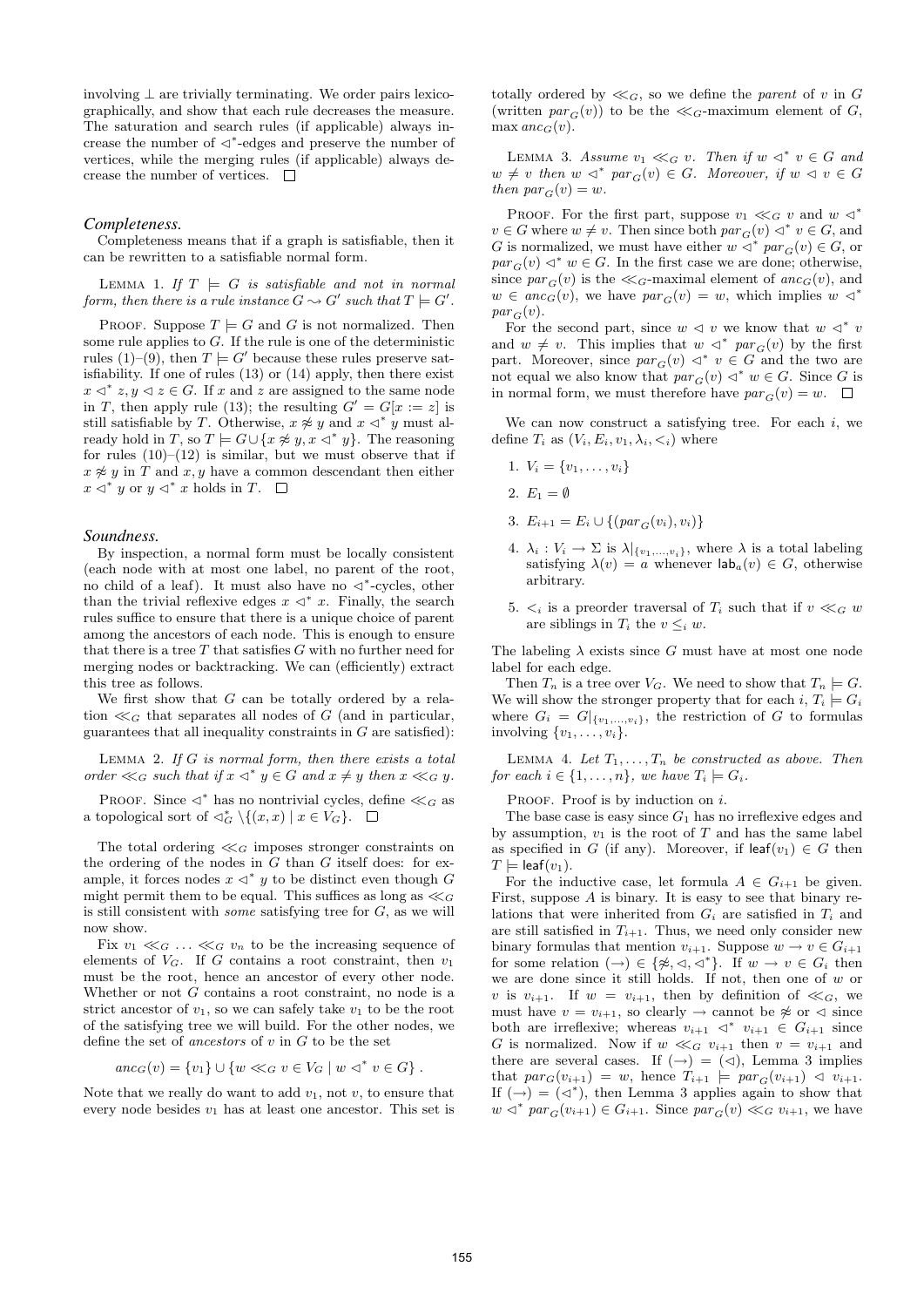$w \preceq^* par_G(v_{i+1}) \in G_i$ , so  $T_i \models w \preceq^* par_G(v_{i+1})$ . Hence  $T_{i+1} \models w \triangleleft^* par_G(v_{i+1}) \triangleleft^* v_{i+1}$ . Finally, if  $(\rightarrow) = (\not\approx)$ then clearly  $T_{i+1} \models w \not\approx v_{i+1}$  since  $w \ll_G v_{i+1}$ .

Now consider the unary formulas. Node labeling formulas still hold, and the root is still the root. For leaf, we need to be more careful. First, if  $\text{leaf}(v_{i+1}) \in G_{i+1}$  then clearly  $T_{i+1}$  = leaf( $v_{i+1}$ ) since we just added it as a leaf. If leaf $(w) \in G_{i+1}$  for some other w then leaf $(w) \in G_i$  so  $T_i \models \mathsf{leaf}(w).$  The only way  $T_{i+1}$  could fail to satisfy  $\mathsf{leaf}(w)$ is if w is the new parent of  $v_{i+1}$ . But in this case, G would not be in normal form since rule (6) would apply.

This completes the inductive case, so for all  $i$  we have  $T_i \models G_i. \square$ 

THEOREM 3. An unordered constraint graph in normal form is satisfiable.

PROOF. By the previous lemma, we construct  $T_n \models G_n =$  $G. \square$ 

# 4. ORDERED CONSTRAINTS

In this section we show how to add support for followingsibling constraints. We sketch some steps towards also handling next-sibling and first/last constraints at the end of the section, but leave full proof of correctness for future work. We add the following rewriting rules:

1. The document order is reflexive, transitive, and antisymmetric:

$$
G \sim G \cup \{x \le x\} \qquad (15)
$$

$$
G\{x \preceq y, y \preceq x\} \quad \rightsquigarrow \quad G[x := y] \tag{16}
$$

$$
G\{x \preceq y, y \preceq z\} \quad \sim \quad G \cup \{x \preceq z\} \tag{17}
$$

2. The following-sibling relation is reflexive, transitive, and antisymmetric:

$$
G \quad \leadsto \quad G \cup \{x \stackrel{\ast}{\rightarrow}^* x\} \quad (18)
$$

$$
G\{x \stackrel{m}{\rightarrow}^* y, y \stackrel{m}{\rightarrow}^* x\} \sim G[x := y]
$$
(19)

$$
G\{x \stackrel{\ast}{\rightarrow}^* y, y \stackrel{\ast}{\rightarrow}^* z\} \sim G \cup \{x \stackrel{\ast}{\rightarrow}^* z\} \tag{20}
$$

3. Containment:

$$
G\{x \triangleleft^* y\} \sim G \cup \{x \preceq y\} \tag{21}
$$

$$
G\{x \to^* y\} \quad \sim \quad G \cup \{x \preceq y\} \tag{22}
$$

4. Siblings have equal parents:

$$
G\{p\vartriangleleft z,y\twoheadrightarrow^* z\}\quad \leadsto\quad G\cup\{p\vartriangleleft y\}\qquad (23)
$$

5. Siblings are totally ordered:

$$
G\{x \stackrel{\ast}{\rightarrow}^* z, y \stackrel{\ast}{\rightarrow}^* z\} \sim G[x := y]
$$
\n
$$
G\{x \stackrel{\ast}{\rightarrow}^* z, y \stackrel{\ast}{\rightarrow}^* z\} \sim G \cup \{x \stackrel{\ast}{\rightarrow}^* y, x \not\approx y\}
$$
\n(24)

$$
G\{x \rightarrow^* z, y \rightarrow^* z\} \quad \rightsquigarrow \quad G \cup \{y \rightarrow^* x, x \not\approx y\}(26)
$$

6. Siblings share ancestors:

$$
G\{x \triangleleft^* z, y \twoheadrightarrow^* z\} \sim G[x := z]
$$
\n
$$
G\{x \triangleleft^* z, y \twoheadrightarrow^* z\} \sim G \cup \{x \triangleleft^* y, x \ncong z\} \quad (28)
$$

7. The document order is a preorder traversal:

$$
G\{x \triangleleft^* y, z \preceq y\} \quad \sim \quad G \cup \{z \preceq x\} \tag{29}
$$

$$
G\{x \triangleleft^* y, z \preceq y\} \quad \leadsto \quad G \cup \{x \triangleleft^* z\} \tag{30}
$$

Rules (15)–(23) can be applied eagerly without backtracking, since they preserve satisfiability (we can check confluence by instrumenting the graphs with equivalence relations, as before). The remaining rules makes a nontrivial choice, so may introduce the need for backtracking.

### 4.1 Additional rules

There are some additional sound rules that may be helpful in pruning the search space, but are not strictly necessary for proving correctness. Here are a few such rules with a top-down flavor that can be added (without affecting termination, soundness or completeness):

$$
G\{x \triangleleft^* y, x \rightarrow^* y\} \sim G[x := y]
$$
  
\n
$$
G\{x \rightarrow^* y, p \triangleleft x\} \sim G \cup \{p \triangleleft y\}
$$
  
\n
$$
G \cup \{x \rightarrow^* y, x \triangleleft^* z, y \triangleleft^* z\} \sim G[x := y]
$$
  
\n
$$
G\{p \triangleleft^* x, x \rightarrow^* y\} \sim G[p := x]
$$
  
\n
$$
G\{p \triangleleft^* x, x \rightarrow^* y\} \sim G \cup \{p \triangleleft^* y, p \nless x\}
$$

Again, the last two may require backtracking while the first three are meaning-preserving.

### 4.2 Correctness

Termination and completeness hold by essentially the same arguments as before, observing that the new rewriting rules either decrease the number of vertices or increase the number of edges of G, and cover all cases.

The soundness argument is similar to before, but requires a stronger total ordering lemma:

LEMMA 5. If  $G$  is normal form, then there exists a total  $order \ll_G satisfying:$ 

$$
(\ll_1)
$$
 If  $x \preceq y \in G$  and  $x \neq y$  then  $x \ll_G y$ .

 $(\ll_2)$  If  $x \lhd^* y \in G$  and  $x \neq y$  then  $x \ll_G y$ .

( $\ll$ <sub>3</sub>) If  $x \rightarrow^* y \in G$  and  $x \neq y$  then  $x \ll_G y$ .

PROOF. As with the earlier ordering, this is straightforward since the union of the irreflexive parts of the relations  $\preceq, \triangleleft^*, \rightarrow^*$  is acyclic. Since  $\triangleleft^*$  and  $\rightarrow^*$  are contained in  $\preceq$ , it suffices to choose  $\ll_G$  to be a topological sort of  $\preceq \setminus \{(x, x) \mid x \in V_G\}. \square$ 

Again, we take  $v_1, \ldots, v_n$  to be an enumeration of  $V_G$ in increasing order of  $\ll_G$ . Now, to identify the parent of each node, we need to take the sibling ordering into account. For example, a formula such as  $x \triangleleft^* y, y \rightarrow^* w$  normalizes easily, but its normal form does not contain an edge from  $x$ to w, so the previous definition of  $anc_G$  and  $par_G$  will not work. Instead, we need to include the ancestors of (previous) siblings among the candidate ancestors of a node. For v among  $v_2, \ldots, v_n$  we define:

$$
anc_G(v) = \{v_1\} \cup \{w \ll_G v \mid \exists x \neq w. w \lhd^* x \in G
$$
  
and  $x \to^* v \in G\}$   

$$
par_G(v) = \max_{\ll_G} anc_G(v)
$$

Note that again, we really do want to add  $v_1$ , to ensure that every node has at least one ancestor  $(v_1$  will always be the root). Also, the set of ancestors of  $v$  is linearly ordered by  $\ll_G$  so the maximum is well-defined. We must now show that the definitions of ancestors and parent have the properties that will be needed in the proof.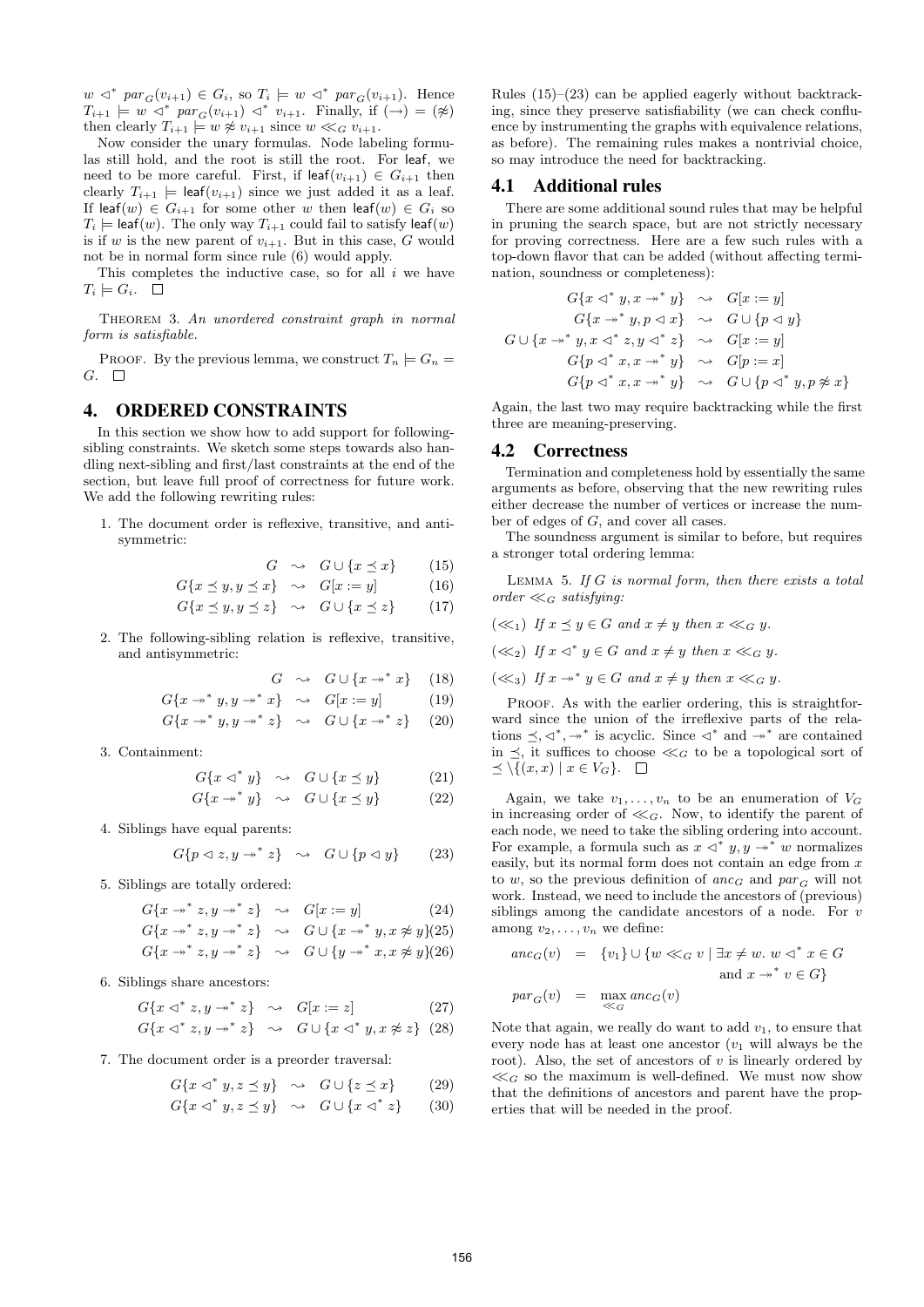LEMMA 6. Let G be a normalized graph, and let  $\ll_G$  and  $par_G$  be as defined above. Then:

- 1. If  $v \ll_G w$  and  $v \lhd^* w \in G$ , then  $v \lhd^* par_G(w) \in G$ .
- 2. If  $v \triangleleft w \in G$ , then  $v = par_G(w)$ .
- 3. If  $v \ll_G w$  and  $v \to^* w \in G$ , then  $par_G(v) = par_G(w)$ (and both are defined).

PROOF. For part (1), assume  $v \ll_G w$  and  $v \lhd^* w \in G$ . Then clearly  $w \rightarrow^* w \in G$  so  $v \in \mathit{anc}_G(w)$ . Since  $v \preceq^* w$ and  $par_G(w) \lhd^* w$ , and since G is normalized, we must have either  $v = par_G(w)$  or  $v \triangleleft^* par_G(w) \in G$  or  $par_G(w) \triangleleft^* v$ . In the first two cases we are done; in the third case we must actually have  $v = par_G(w)$  since  $par_G(w)$  is maximal.

For part (2), assume  $v \triangleleft w \in G$ . Then by the first part,  $v \preceq^* par_G(w) \in G$ . By definition, we have  $x \neq par_G(w)$ such that  $par_G(w) \preceq^* x$  and  $x \to^* w$ . Since  $v \preceq w$  holds and G is normalized, we must have  $v \triangleleft x$  since otherwise rule (23) would apply. Thus, since  $par_G(w) \neq x$ , we must have  $par_G(w) \preceq^* v$  since otherwise rules (13)–(14) would apply. Hence, by antisymmetry,  $v = par_G(w)$ .

For part (3), assume  $v \ll_G w$  and  $v \to^* w \in G$ . Then neither v nor w can be the root, so  $par_G(v)$  and  $par_G(w)$ are well-defined. We will show that  $anc_G(v) = anc_G(w)$ , hence  $par_G(v) = par_G(w)$ . First, to show that  $anc_G(v) \subseteq$ anc<sub>G</sub>(w), let  $p \neq x$  be given with  $p \lhd^* x \in G$  and  $x \rightarrow^* v \in$ G. Then  $x \to^* w$  so  $p \in anc_G(w)$ . Conversely, let  $q \neq y$  with  $q \leq^* y \to^* w$  be given. Then since G is normalized, either  $y \rightarrow^* v$  or  $v \rightarrow^* y$ . If  $y \rightarrow^* v$  then  $q \in anc_G(v)$ . Otherwise,  $v \rightarrow^* y \in G$  implies that  $q \prec^* v \in G$ , since otherwise G would not be normalized with respect to rules (27)–(28). Consequently, again we can conclude  $q \in anc_G(v)$ . Since  $\textit{anc}_G(v) = \textit{anc}_G(w)$ , clearly  $\textit{par}_G(v) = \textit{par}_G(w)$ .  $\Box$ 

LEMMA 7. Let  $T_1, \ldots, T_n$  be constructed from the new version of par<sub>c</sub> as before. Then for each  $i \in \{1, \ldots, n\}$ , we have  $T_i \models G_i$ .

PROOF. The proof is similar to the unordered case. The base case is easy to adjust since the root is not a sibling of any other node. We give the reasoning for the inductive cases involving the new document-order and followingsibling constraints only.

If  $w \rightarrow^* v \in G_{i+1}$  is in  $G_i$ , then it is true in  $T_i$  and still true in  $T_{i+1}$ . If it is not already in  $G_i$ , then it must mention  $v_{i+1}$ . First suppose  $w = v_{i+1}$ . Then  $v = v_{i+1}$  also, and clearly  $T_{i+1} \models v_{i+1} \rightarrow^* v_{i+1}$ . Otherwise,  $w \ll_G v_{i+1}$  and  $v = v_{i+1}$ . By Lemma 6, we know that since  $w \rightarrow^{*} v_{i+1} \in$  $G_{i+1} \subseteq G$  and  $w \ll_G v_{i+1}$ , we have  $par_G(w) = par_G(v)$ . Thus,  $T_{i+1} \models v \twoheadrightarrow^* w$ .

If  $w \preceq v \in G_{i+1}$ , then a similar case analysis shows that if  $w = v_{i+1}$  then  $v = v_{i+1}$  and  $v_{i+1} \preceq v_{i+1}$  holds in  $T_{i+1}$ . Otherwise,  $w \ll_G v_{i+1} = v$  clearly implies  $T_{i+1} \models w \preceq v_{i+1}$ . Note that  $\ll_G$  restricted to  $\{v_1, \ldots, v_{i+1}\}\$  is a valid preorder traversal of each  $T_{i+1}$  by normalization of G under (29) and  $(30). \square$ 

### 4.3 First, last and next sibling constraints

It is possible to extend this approach to handle first child, last child, and next-sibling constraints, using the following additional rules:

1. The first or last sibling precedes/follows all others:

$$
G\{\mathsf{fst}(x), p \vartriangleleft x, p \vartriangleleft y\} \sim G \cup \{x \to^* y\} \quad (31)
$$
  

$$
G\{\mathsf{lst}(y), p \vartriangleleft x, p \vartriangleleft y\} \sim G \cup \{x \to^* y\} \quad (32)
$$

2. Adjacent siblings are siblings and not equal:

$$
G\{x \to y\} \quad \leadsto \quad G \cup \{x \to^* y, x \not\approx y\} \tag{33}
$$

3. Previous and next siblings are unique.

$$
G\{x \to y, x' \to y\} \sim G[x := x'] \tag{34}
$$

$$
G\{x \to y, x \to y'\} \sim G[y := y'] \tag{35}
$$

4. Siblings are totally ordered:

$$
G\{x \to^* z, y \to z\} \quad \sim \quad G[x := z]
$$
\n<sup>(36)</sup>

$$
G\{x \stackrel{\ast}{\rightarrow} z, y \stackrel{\ast}{\rightarrow} z\} \rightsquigarrow G \cup \{x \stackrel{\ast}{\rightarrow} y, x \not\approx z\} (37)
$$

These rules are complete, terminating, and appear able to deal with most common cases, but difficult to prove sound by extending the previous argument. The problem is that the current definition of  $\ll_G$  and  $par_G$  may not respect the additional constraints posed by first, last or next sibling. For example, if  $p \triangleleft^* x, p \triangleleft^* y$ , fst $(x)$ , fst $(y)$  then the existing definitions would take  $p$  to be the parent of both  $x$  and  $y$ , but they cannot both be first in a tree obtained by removing edges from this graph. Similarly, if the problem is of the form  $p \leq^* x, x \to y, p \leq^* z$  then nothing stops us from taking the children of p to be  $x \ll_G z \ll_G y$ , but this violates the next-sibling constraint.

To make this work, it appears sufficient to construct  $T_{i+1}$ in such a way that if  $v_{i+1}$  has a parent assigned to it already in  $G$ , we use it, whereas if  $v_{i+1}$  is not connected to its nearest ancestor by a child edge, then we insert a surrogate parent between  $v_{i+1}$  and its closest ancestor. This would prevent both of the above problems, by ensuring that first, last, or next-sibling constraints are never mixed. However, the reasoning is delicate and so we leave establishing the soundness of (perhaps some extension of) the above rules for future work.

#### 5. BINARY INTERSECTION

We now consider some special cases of intersection for Positive Navigational XPath expressions (henceforth, just XPath). In terms of conjunctive constraint graphs, a binary intersection is formed by equating two linear paths at their beginning and end points only. Such a problem is essentially the same as a constraint graph that is an undirected cycle (that is, each node has indegree and outdegree equal to 1).

Intersection for arbitrary XPath expressions over downward axes is NP-complete, and even satisfiability of a single expression with downward steps and upward filters is NPcomplete. However, the satisfiability of binary intersection of downward XPath can be tested in quadratic time [17], and for simple XPath expressions the exact complexity is not known. By "simple" we mean expressions that are sequences of axis steps and node tests without any filters. In this section we show that binary (and k-ary, for fixed k) intersection remains tractable for XPath expressions involving only forward steps (including downward filters, that is, filters only involving forward steps), and we show that binary intersections of simple XPath expressions, or expressions with downward filters, are tractable if we fix the number of changes in direction in the problem.

Simple XPath expressions can be translated to conjunctive formulas in the standard way, yielding formulas whose graph is a linear sequence  $p = x_1 \rightarrow_1 \cdots \rightarrow_n x_n$  (together with appropriate node annotations). The binary (or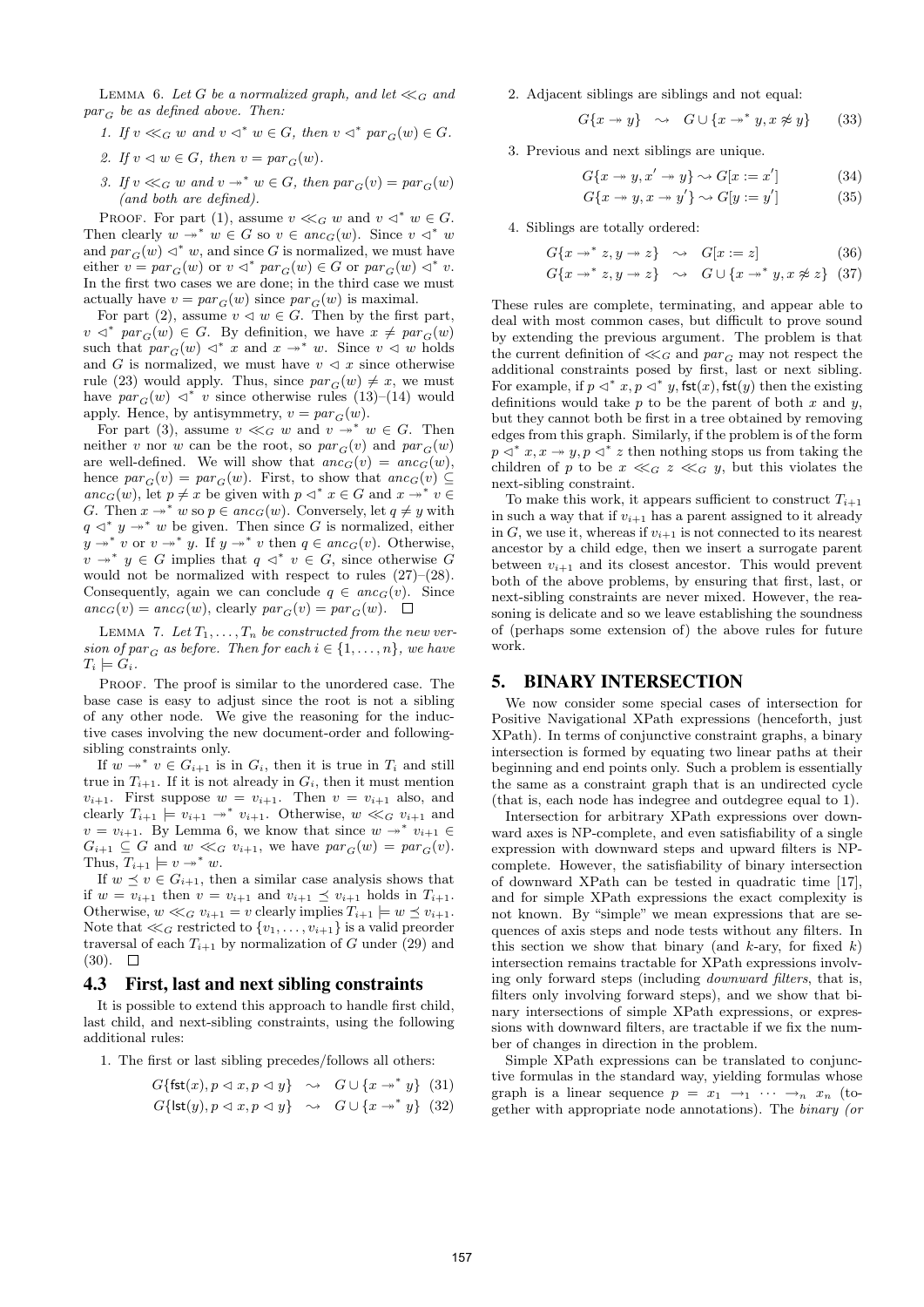k-ary) intersection problem is the problem of determining whether the formula formed by equating the beginning and end points of two (or respectively  $k$ ) paths is satisfiable. Note that for binary intersection this is equivalent to the problem of determining whether a closed loop

$$
q = x_0 R_0 \cdots R_{n-1} x_n R_n x_0
$$

is satisfiable, that is, whether the intersection  $p \cap \epsilon$  is satisfiable.

We first discuss the special cases where only downward steps or forward steps are used, and then extend the analysis to handle arbitrary paths.

#### *Downward problems.*

For downward-only paths (including downward filters), intersection can be tested in quadratic time, as shown by Hammerschmidt et al. [17]. The idea of their algorithm is first to note that downward filters can be pruned (since they are always independently satisfiable), and test whether the main branches of the two path expressions are simultaneously satisfiable along a linear path by representing the path expressions as finite automata and testing emptiness of their intersection. More generally, the same technique can be used to show that k-ary downward intersection problems can be solved in  $O(n^k)$  if the maximum path length is n.

#### *Forward problems.*

By a forward path we mean one that only uses forward steps  $(\triangleleft, \triangleleft^*, \rightarrow, \rightarrow^*)$ , implicitly starts at the root, and may use label predicates (but no explicit root, first, last or leaf constraints). For convenience, write such a path  $p$  as  $l_1 \rightarrow_1 \cdots \rightarrow_{n-1} l_n$ , where each  $l_i$  is either in  $\Sigma$  or a wildcard ∗, and each  $\rightarrow_i$  is a forward step  $\triangleleft$ ,  $\triangleleft^*$ ,  $\nrightarrow$ . or  $\nrightarrow^*$ . We will show that binary intersections of such paths can be solved in time  $O(n^2)$ , and more generally, k-ary intersections can be solved in time  $O(n^k)$ .

Given a path  $p = x_1 \rightarrow_1 \cdots \rightarrow_{n-1} x_n$ , let **C** and **S** be two new symbols not in  $\Sigma$ . We will use strings over  $\Sigma \cup$  $\{C, S\}$  to describe traversals of trees T in child-sibling form. These traversals (and their describing strings) will be called *tours* for brevity. First, let  $\Sigma^{(=)}$  be the regular expression  $a_1^*{\mid} \cdots {\mid} a_n^*$  where  $\Sigma = \{a_1, \ldots, a_n\}$ . That is,  $\Sigma^{(=)}$  consists of arbitrary repetitions of a single symbol in  $\Sigma$ . Now define the set of valid tours as  $Tours = \Sigma^{(=)}((\mathbf{C}\Sigma^{(=)})(\mathbf{S}\Sigma^{(=)})^*)^*$ .

Essentially, the idea is that a tour represents a traversal of that part of a tree needed to witness the satisfiability of a forward path. This is not just a path in  $T$ , but may include siblings visited by following-sibling or next-sibling steps. A tour may also include zero or more symbols representing the node label visible at a given node. Thus, a tour is like a path, but meanders and makes (possibly redundant) node label observations rather than going straight to its destination.

For example, Figure 3 shows a tree along with regular expressions describing all its tours.

Given a string  $s \in Tours$ , define a tree  $T_s$  as follows. If s is in  $\Sigma^{(=)}$ , then define T to be a single-node tree whose label is consistent with the node label determined by s. Otherwise, s must be of the form  $\Sigma^{(=)}\mathbf{C}\Sigma^{(=)}(\mathbf{S}\Sigma^{(=)})^*s'$ , where s' is a tour. Suppose in particular that there are n occurrences of **S** in the prefix of s before s'. Then construct  $T_{s'}$  and build a new tree  $T_s$  extending  $T_{s'}$  whose root and first n children are consistent with the node labels in the beginning of s, and whose last child is the root of  $T_{s'}$ . Let  $tours(T)$  be the



Figure 3: Tours

set of all strings  $s \in Tours$  such that  $T_s$  is a subtree of T. Note that this can be done consistently no matter how we split the  $\Sigma^{(=)}$  substrings, since they can contain at most one distinct node label.

We define a regular expression  $reg(p)$  over language  $\Sigma \cup$  ${C, S}$  as follows:

$$
reg(a) = a^*
$$
  
\n
$$
reg(*) = \Sigma^{(-)}
$$
  
\n
$$
reg(p \triangleleft q) = reg(p) \cdot \mathbf{C} \cdot \Sigma^{(-)} \cdot (\mathbf{S} \cdot \Sigma^{(-)})^* \cdot reg(q)
$$
  
\n
$$
reg(p \triangleleft q) = reg(p) \cdot (\mathbf{C} \cdot \Sigma^{(-)} \cdot (\mathbf{S} \cdot \Sigma^{(-)})^*)^* \cdot reg(q)
$$
  
\n
$$
reg(p \rightarrow q) = reg(p) \cdot \mathbf{S} \cdot \Sigma^{(-)} \cdot reg(q)
$$
  
\n
$$
reg(p \rightarrow^* q) = reg(p) \cdot (\mathbf{S} \cdot \Sigma^{(-)})^* \cdot reg(q)
$$

Because of reflexive steps,  $reg(p)$  can contain strings that are not tours. For example,  $reg(a \triangleleft^* b)$  contains ab, which does not correspond to a consistent node labeling. However, we can filter these nonsensical strings out using the regular expression Tours. These strings correspond to trees that satisfy the structural part of  $p$  but not its node labeling constraints.

LEMMA 8. A tree  $T$  matches forward path  $p$  if and only *if reg*(*p*) ∩ *tours*(*T*)  $\neq$   $\emptyset$ .

PROOF. For the first part, we show by induction on  $p$  that if p is satisfiable in T then it is satisfiable on a subtree  $T_s$ generated by some tour s that matches  $req(p)$ .

For the second part, if  $req(p) \cap tours(T) \neq \emptyset$ , then let s be some tour in the intersection. We show by induction that  $p$ matches  $T_s$ , which is a subtree of  $T$ . Since forward queries are monotone,  $p$  matches  $T$ .  $\Box$ 

LEMMA 9. An intersection of forward paths  $p_1 \cap \cdots \cap p_k$ is satisfiable if and only if  $reg(p_1) \cap \cdots \cap reg(p_k) \cap Tours \neq \emptyset$ .

PROOF. We need to show that if  $p_1 \cap \cdots \cap p_k$  is satisfiable if and only if there exists an  $s \in reg(p_1) \cap \cdots \cap reg(p_k) \cap Tours$ such that  $p_1 \cap \cdots \cap p_k$  is satisfied on  $T_s$ . The reverse direction is immediate. For the forward direction, consider a tree T satisfying the intersection (at some node v). Each  $p_i$  is satisfied on some tour of  $T$  ending at  $v$ . Take the union of all of these tour subtrees (or, just take the largest tour ending at  $v$ , that always visits the first child whenever it takes a child step). Let  $s$  be the string defining this tour. By monotonicity,  $T_s$  will satisfy all of the  $p_i$ , so by the previous lemma, each  $p_i$  will contain s.  $\Box$ 

THEOREM 4. Satisfiability of the intersection of  $k$  forward path expressions (with or without downward filters) of size n can be determined in  $O(n^k)$  time.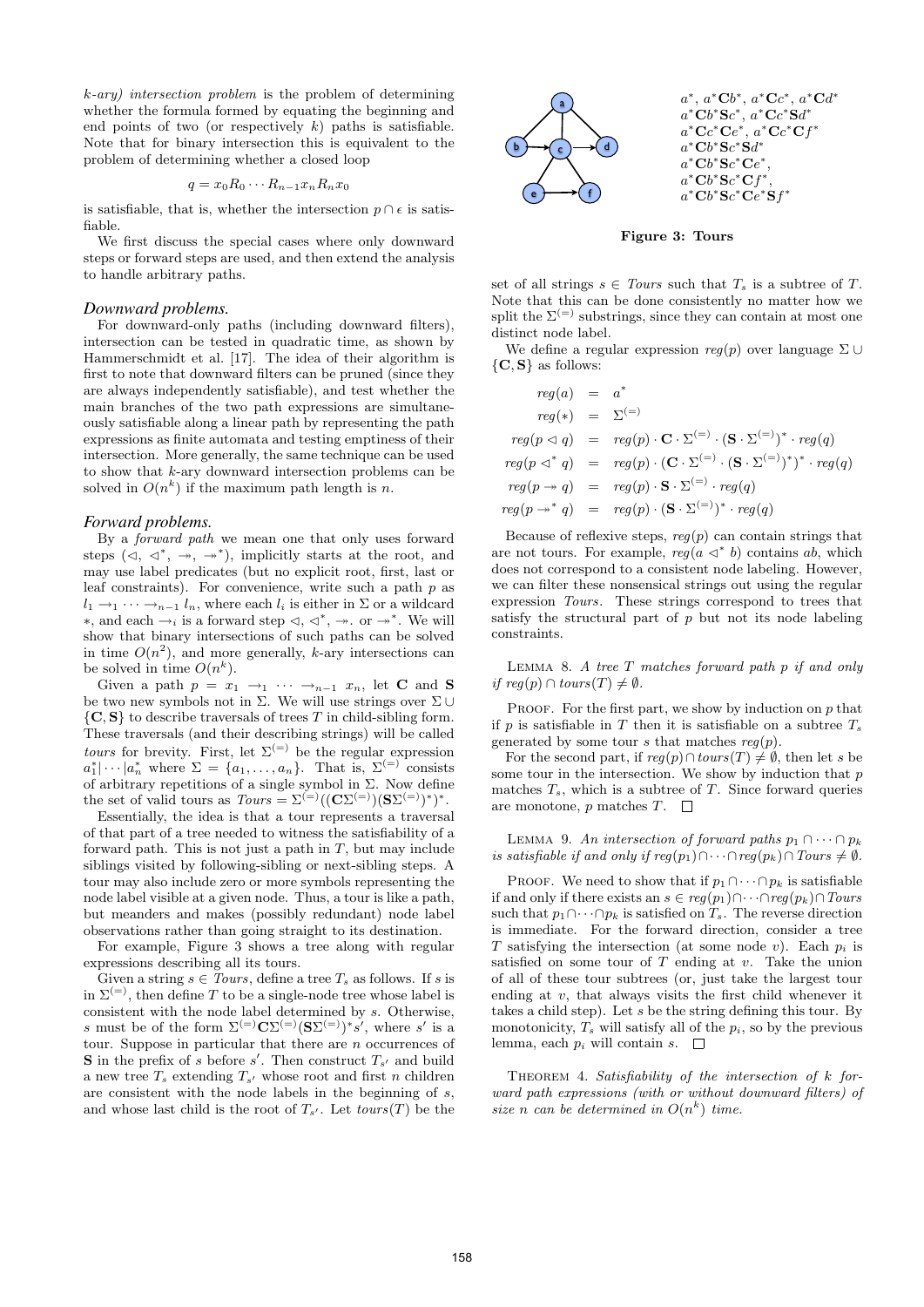

x Figure 4: The simplified, alternating form of a simple intersection problem, and one merging step. Here, dotted lines stand for directed paths, not edges.

PROOF. By the same reasoning as in Hammerschmidt et al. [17], it suffices to ignore downward filters since they are always satisfiable and can be handled independently of the rest of the problem. By the previous lemma, we construct the regular expressions  $reg(p_1), \ldots, reg(p_k)$  describing the tours of trees satisfying  $p_1, \ldots, p_k$ . We test (by the standard product construction) whether the intersection  $reg(p_1) \cap \cdots \cap$  $req(p_k) \cap Tours$  is simultaneously satisfiable. Since the size of the finite automaton generating Tours is independent of k or n, the total time needed is  $O(n^k)$ .

#### *Alternating problems.*

We now consider the structure of arbitrary simple intersection problems. Such a problem is essentially a cyclic graph, if we ignore the direction of the edges. An inflection point is a node on the cycle whose indegree or outdegree is two; if the indegree is two then it is called a local maximum and if the outdegree is two then it is called a local minimum. An intersection problem is a cycle that alternates between forward and backward subpaths, separated by alternating inflection points. The degree of alternation of an intersection problem is the number of local minima in it. Since minima and maxima alternate, this is the same as the number of local maxima.

Lemma 10. If there are more than two inflection points, then the problem can be either solved, or simplified to an equivalent form where the root is a local minimum, in linear time.

PROOF. This can be done by merging each node directed into the root with the root, and checking local satisfiability, until none are left or the graph becomes unsatisfiable. If the root is not a local minimum in the final graph, then the graph has been collapsed to a single satisfiable root node. Otherwise, return the simplified graph.  $\Box$ 

THEOREM 5. Given an intersection problem with an explicit root node and alternation degree at most k, its satisfiability can be determined in time  $T_k = O(n^{3k-1})$  for  $k > 0$ (and linear time if  $k = 0$ ).

PROOF. First, assume the problem is normalized as in the previous lemma, so that the root is a local minimum.

If there are just two inflection points, then the problem is a forward binary intersection so can be solved using the  $O(n^2)$  algorithms above. This is  $T_1 = O(n^{3-1})$ .

If there are more than two inflection points, then there must be at least four. Suppose the cycle is of the form:  $r \rightarrow^* x \leftarrow^* y \rightarrow^* z \cdots r$ . (See also Figure 4). Since  $r \leq^* y \to^* x$ , in any solution y must be located somewhere along the path from  $r$  to  $x$  (either equal to one of the nodes on that path, or between two adjacent nodes related by a  $\lhd^*$ -edge). There are at most  $O(n)$  places where y can go, so we consider all possibilities such that the (binary, forward) intersection subproblem between  $y$  and  $x$  is satisfiable. If there are no such possibilities, then the whole problem cannot be satisfied, so we terminate and report unsatisfiability.

If we can insert  $y$  into the path from  $p$  to  $x$  such that the subproblem between  $u$  and  $x$  is satisfiable, then note that this subproblem can be handled independently of the rest of the problem since it involves only forward steps. Then, since y has no in-edges, and the part between y and x is satisfiable and independent of the rest of the problem, we can prune it, yielding a cycle of the form  $r \rightarrow^* y \rightarrow^* z \cdots r$ which has one less alternation. Since  $y$  can be placed in at most  $O(n)$  places along the path from r to x, and checking satisfiability between x and y takes  $O(n^2)$  time, this takes  $O(n^3)T_{k-1} = O(n^3 \cdot n^{3(k-1)-1}) = O(n^{3k-1}).$ 

Moreover, if there is no root node we can simply try all  $k$ possibilities:

Corollary 1. Any intersection problem with alternation degree k can be tested for satisfiability in time  $O(kn^{3k-1})$ .

As with the downward and forward intersection cases, we can handle arbitrary downward filters by checking their satisfiability independently. We cannot lift the restriction to allow backward filters, since satisfiability even for single expressions with downward steps and downward/upward filters is already NP-complete [18]. On the other hand, it appears unproblematic to allow downward filters with single node identity constraints, since these yield independent subproblems that can also be solved independently of the main problem in  $O(n^2)$  time. Moreover, it may be possible to refine the analysis to identify tractable special cases involving non-downward filters. This is left for future work.

# 6. DISCUSSION

In this paper we have considered two strategies for solving conjunctive constraints over trees. First, we investigated a constraint-solving approach that propagates simplifications first, then tries nondeterministic guessing to normalize the graph to a form from which we can extract a tree. If time is at a premium, we can speculatively simplify the graph first in the hope that it will be easy to see that it is satisfiable or unsatisfiable, then give up, or give the unsolved subproblems to an external solver. Further experimental work needs to be done to compare this approach with other applicable techniques, particularly reductions to SAT or SMT solvers.

Second, we investigated the special case where the problem is the intersection of two (simple, positive, navigational) XPath expressions. In this case we were able to identify a fixed-parameter tractability criterion, namely, the degree of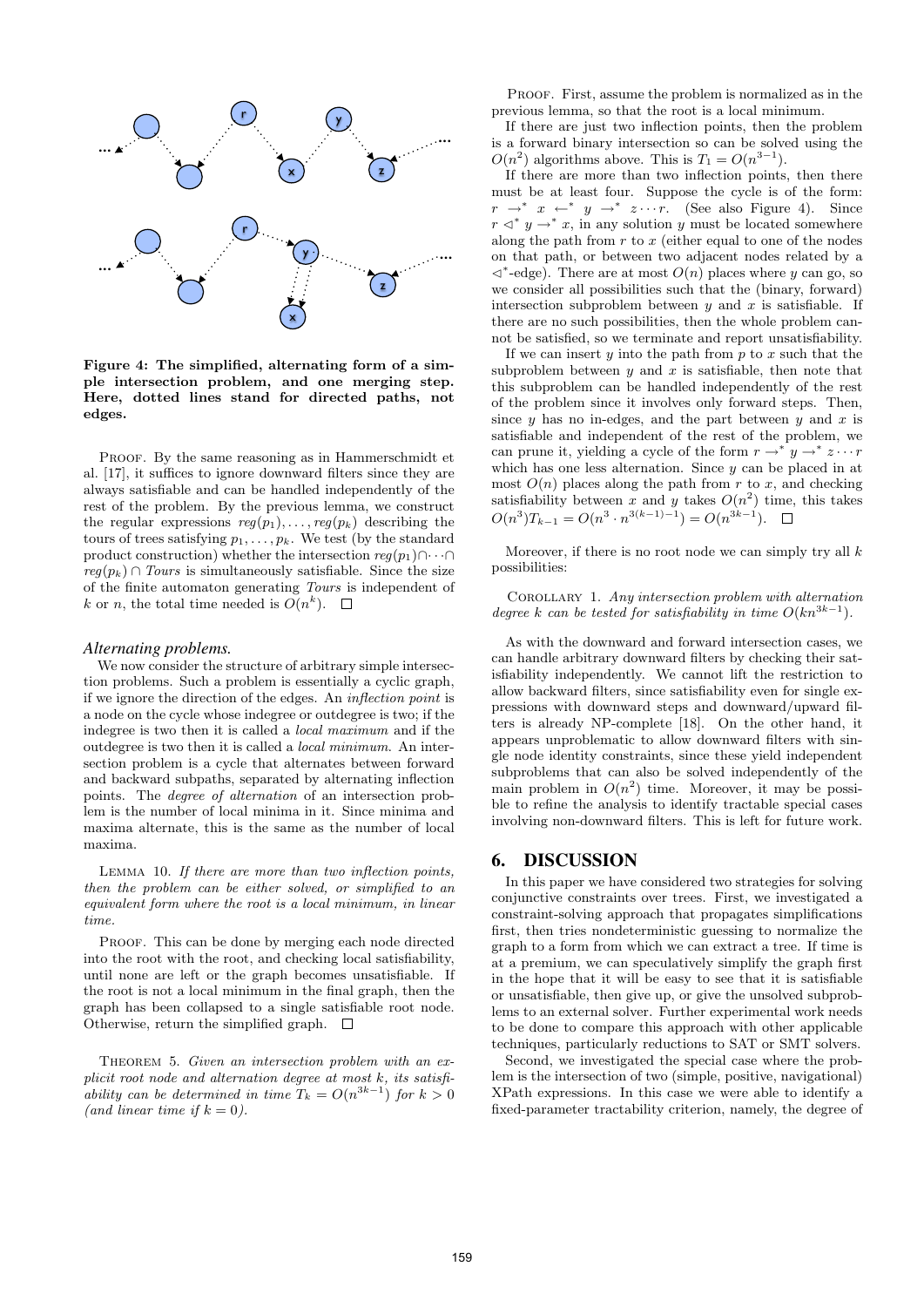alternation of the problem. In practice, most XPath intersection problems seem to involve small expressions with few changes in direction. Thus, this result shows that many common cases of XPath intersection are in PTIME, despite the NP-completeness of the general problem as shown by Hidders [18].

The two techniques exhibit different perspectives on conjunctive satisfiability problems over trees: a local view which manipulates syntactic patterns involving small numbers of constraints, and a global view that examines structural properties of the whole graph. They are complementary in the following sense: Given an intersection problem, we can first apply the simplifications of the constraint-satisfaction algorithm to decrease its degree of alternation. In particular, it appears possible to define a variant of the constraint-solving algorithm that maintains a sparse representation of the unsolved part of the problem, in particular retaining the simple cyclic structure of intersection problems. We have prototyped variations of this idea using Constraint Handling Rules [12], a logic programming formalism for constraintsolving algorithms. Conversely, given a constraint problem in this sparse form, we can look for independent subproblems that are instances of the intersection problem, and can thus be solved independently in polynomial time. Heuristics might be developed for the local constraint-solving algorithm to resolve join points that help factor the graph into intersection problems that can be solved more efficiently.

### 7. RELATED AND FUTURE WORK

As discussed in the introduction, Hidders [18] established that the problem we consider here is NP-complete and considered various special cases, some of which are in PTIME. Hammerschmidt et al. [17] studied the intersection problem for downward XPath, showing that it is solvable in quadratic time by a reduction to reachability for deterministic finite automata. Björklund et al. [7] studied the containment and satisfiability problems for conjunctive tree formulas, focusing on the complexity of subproblems where only certain axes are allowed to be used.

Lakshmanan et al. [20] investigated algorithms for tree pattern satisfiability, including tree patterns with node equality constraints (hence also intersection problems) and some schema constraints but not sibling or document ordering steps. Their approach is based on rewriting tree pattern queries to propagate node label information and eliminate ambiguities. They use additional predicates  $OTSP(x, y)$  (x and y are on the same path) and  $COUS(x, y)$  (x and y are cousins, that is, not on the same path). However, their algorithm (and its correctness proof) is not presented in full.

Olteanu et al. [23, 22] gives an algorithm for transforming XPath queries involving both forward and backward axes into (possibly exponentially many) queries involving just forward axes. This algorithm is also based on rewriting and has much in common with the one in this paper. However, Olteanu's algorithm is somewhat more complicated, since it treats the forward and backward versions of axes separately, whereas we translate both forward and reverse steps to the same formulas. Olteanu's algorithm has also mainly been applied to (acyclic) XPath query rewriting rather than satisfiability testing, and imposes some constraints on the structure of graphs, whereas our algorithm applies to arbitrary conjunctive constraint graphs.

Benedikt and Koch [6] present an alternative algorithm for

converting arbitrary (positive) tree formulas to tree pattern queries. This algorithm can also be used for satisfiability testing, but it appears to be intended as an alternative proof of the prior expressiveness result established by Olteanu, not as a practical satisfiability algorithm. Benedikt and Koch's algorithm starts by guessing one of exponentially many preorder traversals of the vertices and then checking that the constraints are consistent with the guessed ordering. Since the first step of the algorithm has an exponential branching factor, it always takes exponential time to determine unsatisfiability, even in cases (e.g. a large irreflexive cycle) that our algorithm would determine unsatisfiable without any nondeterministic guessing.

In previous work, Benedikt and Cheney [4] employed a reduction from existential positive formulas over trees to existential constraints over the natural numbers, using standard Satisfiability Modulo Theories (SMT) solvers to solve the resulting formulas. This approach worked well for disjointness and independence analysis problems, but it is opaque and does not yield insight into the structure of the problem or reasons for poor performance in some cases. In contrast, the symbolic algorithm in this paper makes the structure of the problem clearer, and (at least indirectly) helped us gain insight into the binary intersection case.

It is possible to reduce satisfiability (and containment) to other problems, such as the monadic second-order logic over trees [13], or modal mu-calculus [14], for which standard decision procedures exist. As discussed in [4], we have experimented with the monadic second order logic approach, using the MONA tool  $[19]$ . Genevès et al.  $[14]$  present an XPath and XML Schema static analysis tool based on model-checking in a modal mu-calculus over binary trees. Our experience with a (preliminary) version of their solver and with MONA has been that performance is not competitive with techniques based on a reduction to SMT problems, but it is not clear whether this is due to engineering or algorithmic differences (since neither Genevès et al.'s solver nor competitive SMT solvers are available as source code).

In this paper we did not consider formulas with union (disjunction), negation or universal quantification, which are considered in several of the above approaches. These additions can make the satisfiability problem much harder; the general case of first-order satisfiability over trees is nonelementary [24]. Benedikt and Koch's survey [6] provides an excellent overview of the known complexity and expressiveness results for larger fragments of XPath.

We have also considered only satisfiability in the absence of a schema. There is a great deal of work on XPath satisfiability modulo a schema [5, 14, 20], largely establishing that the problem is at least as hard as the schema-free case, and sometimes much harder. Benedikt et al. [3] employ a SAT solver approach to test (un)satisfiability of downward XPath expressions modulo a schema. The most immediately relevant work is by Björklund et al. [8], who show that conjunctive tree query satisfiability modulo a schema is NPcomplete for all interesting combinations of axes. That is, it is no better (and no worse) than the schema-free case. It may be possible to boost complete SAT solver techniques for satisfiability modulo a schema efficiently by using constraintsolving or global analyses to preprocess the problem.

One motivation for our symbolic approach has been to gain insight into the structure of the problem in a way that can be combined with so-called theory-propagation [21]